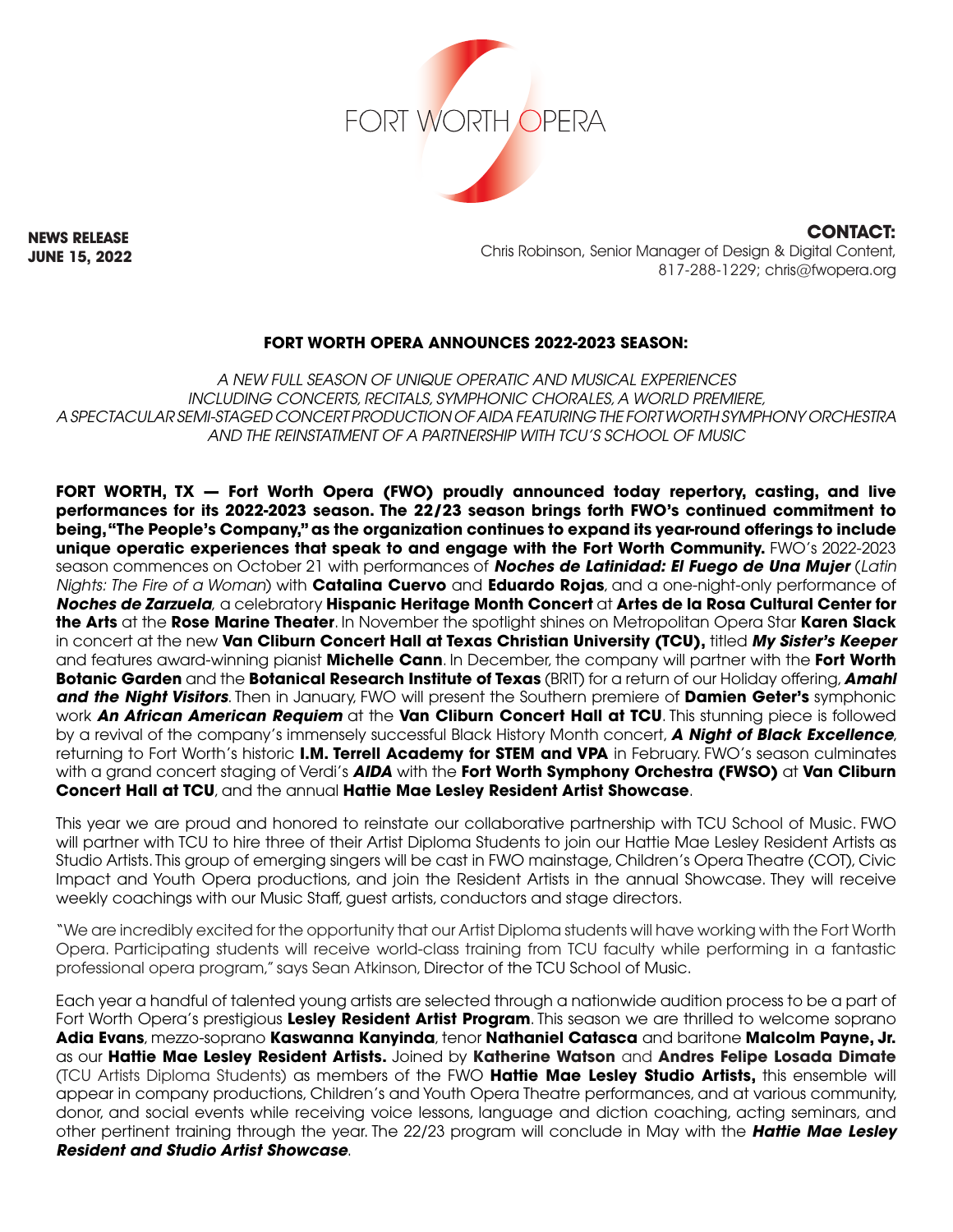"I am over the moon to be partnering with TCU and Sean Atkinson in reinstating our FWO and TCU Studio Program. This partnership extends beyond our training program and has opened the door for FWO to unique musical experiences for our audience in the stunning new Van Cliburn Concert Hall at TCU" says **General Director Afton Battle**. "It is with these types of rich partnerships that we are able to fully embed and commit ourselves to the growth and sustainability of FWO's mission driven work."

This season brings about many firsts in the company's history. Composer and conductor **Damien Geter** will be the first Black conductor to take the FWO podium and lead FWSO in his riveting work *An African American Requiem*. This season will also bring the first female conductor to Fort Worth Opera as **Elaine Rinaldi**, founder and artistic director of Orchestra Miami, leads a star-studded cast in Verdi's masterpiece, *AIDA*. "In 2022 Fort Worth Opera celebrated its 75th Anniversary, and with the help of our community, it was one of our most successful seasons. We challenged our audiences to think outside the box by bringing them a new production of La Traviata, invited world-class artists to our stage, many making their FWO debut. We invested in our community, our children, our aging adults, and our public schools with programming sponsored by the FWPL (Fort Worth Public Library), BRIT and the Hispanic Chamber of Commerce. We have built a solid momentum of excitement and growth, and we're just getting started. As we (FWO) work to dismantle the inequalities that have kept tremendous musicians such as Damien and Elaine off the podium at this and many other companies in our industry, I could not be prouder to introduce them to the City of Fort Worth, our staff, board and our community for the first time."

FWO is also pleased to begin rolling out our DEIA (Diversity Equity Inclusion and Access) principals. The work to address the systematic inequities of our industry has been taken on in full dynamic force by the FWO Board of Trustees. With the aim to develop and articulate a strong commitment to diversity, equity, inclusion, and accessibility (DEIA), the FWO Board of Trustees last year established a DEIA working group headed by Board Trustee Ebony Rose. "Over the course of many months, a diverse group of Fort Worth Opera staff and board members, artists, DEIA professionals, and community leaders have worked to create a meaningful statement of principles to guide the company and move Fort Worth Opera forward in a more inclusive and courageous direction, as well as bring opera performance and education to as many as possible in the most authentic and accessible way," said Rose. Board Chair Ryan Krause said "Thanks to the hard work of trustees, staff, and community volunteers, Fort Worth Opera has articulated a commitment to diversity, equity, inclusion, and accessibility of which we can be proud. We are now engaged in a strategy development process for the future of the company, and this commitment with its specific principles serves as the foundation of that process." More information about these DEIA principles will be provided as they are made available. To read our full DEIA principles, please visit https://www.fwopera.org/deia.

This season also brings changes in leadership at Fort Worth Opera. Beginning July 1, 2022, **Artistic Director Joe Illick** will move into a new role as **Music Director Emeritus**. "After 20 wonderful years with Fort Worth Opera, first as Music Director and then as Artistic Director, it's time for me to enter a new phase of my artistic career," said Illick. "The company is now in the right hands, under the leadership of Afton Battle... This will allow me to continue to be a part of Fort Worth Opera, a company and a community that is near and dear to my heart." Board Chair Ryan Krause said "We have been so lucky to have Joe Illick with us for so many years, and we look forward to his continued involvement with the company in his new role. And in Afton Battle, we have a dynamic leader who is ready and excited to take Fort Worth Opera to new heights." In addition to these changes, current **Chorus Master Alfrelynn Roberts** has been appointed **Director of Artistic Operations**, and the company has appointed three new Trustees to the Board, **Susie Olmos-Soto**, **Judy Bennett Garner**, and **Randy Sabbagh**.

### **FALL PERFORMANCES**

Continuing our powerful *Noches de Ópera* initiative, the season kicks off with *Noches de Latinidad: El Fuego de Una Mujer* (*Latin Nights: The Fire of a Woman*), a celebration of Latin America's top composers at the **Rose Marine Theater** on **Friday, October 21, at 7:00pm** and **Sunday, October 23 at 4:00pm**, and a one-night-only performance of *Noches de Zarzuela* (*Nights of Zarzuela*) on **Saturday, October 22 at 7:00pm**. Featuring a mix of art songs, arias, and folkloric music from Mexico, Cuba, Colombia, Puerto Rico, Brazil and Argentina, *Noches de Latinidad: El Fuego de Una Mujer* is an exciting Latin-American musical extravaganza curated by and starring "Fiery Soprano" **Catalina Cuervo** and virtuoso pianist **Eduardo Rojas** along with Hattie Mae Lesley Resident Artists **Adia Evans**, **Kaswanna Kanyinda**, **Nathaniel Catasca** and **Malcolm Payne, Jr.**, as well as featured tango dancers **George and Jairelbhi Furlong** from **Evolution Tango**. Mr. Rojas on piano, leads a string quartet from the **Rojas School of Music** and guitarist **Alvaro Bermudez** in well-known songs such as *Cucurrucucu*, *La Llorona,*  and El día que me quieras. *Noches de Zarzuela* will take us across the Atlantic for an evening of excerpts from Spain's most beloved zarzuelas from composers Jacinto Guerrero, Frederico Moreno and Soutullo-Vert. Zarzuela is the traditional Spanish operatic artform, combining musical passages with spoken sections, similar to operetta. Zarzuela performances routinely sell out in Spain, and we are excited to introduce Fort Worth to these captivating works. Catalina, Eduardo, and the Lesley Resident Artists will move the audience through beautiful passages from *Los Gavilanes*, *La Leyenda del Beso,* and audience favorite *Luisa Fernanda.*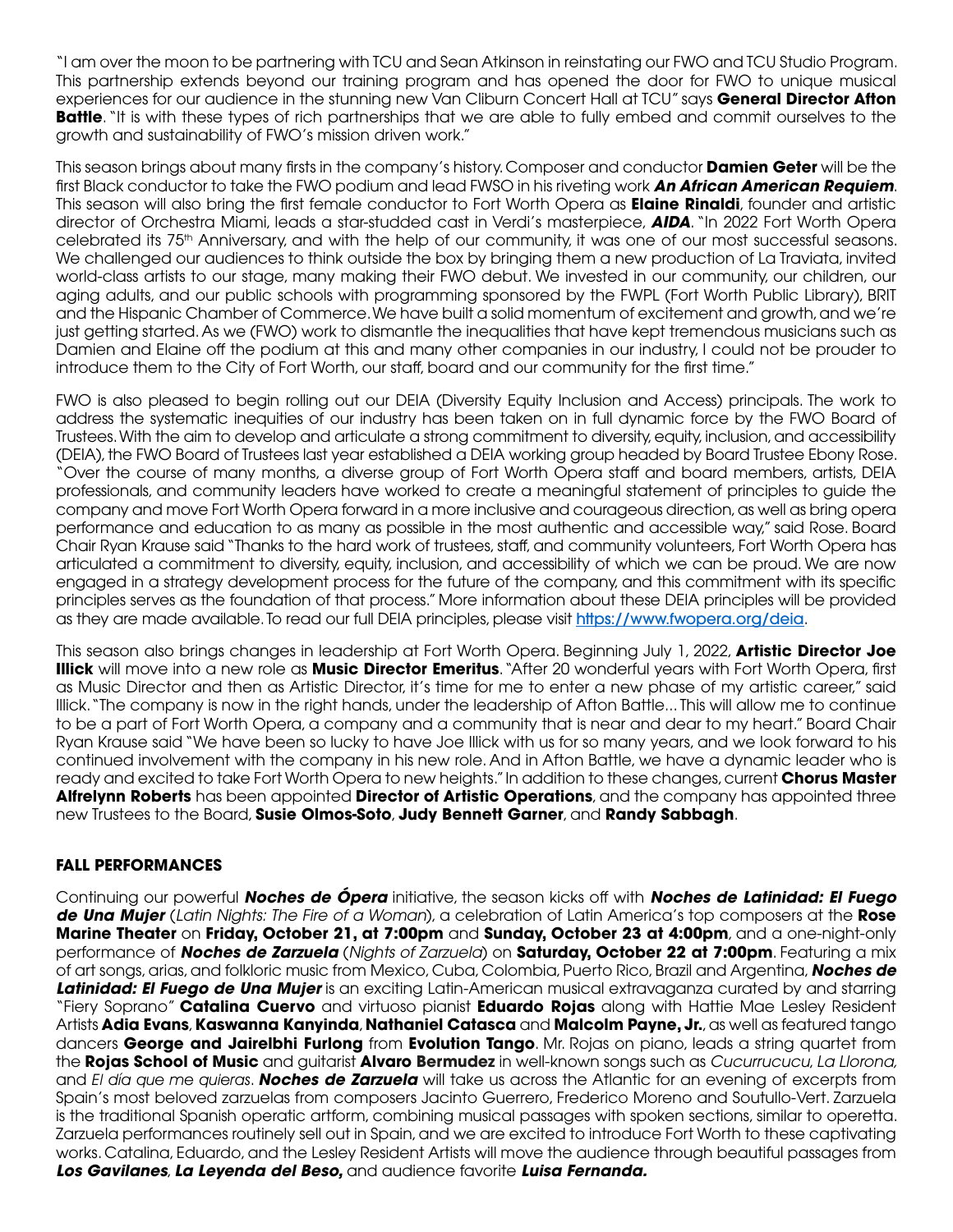On **November 11, 2022 at 7pm**, Fort Worth Opera will present the World premiere of *Stand Up!*. Composed by Music Director Emeritus Joe Illick, and with libretto by Director of COT Production and Civic Impact, Sheran Goodspeed-Keyton, *Stand Up!* is a socially conscious chamber opera presented by FWO's Lesley Resident and Studio Artists. *Stand Up!* gives the audience a snapshot of the life of South African activist Stephen Biko during 1960s Apartheid and segues into a modern-day story of a similarly racially divided college campus in Texas. "Racial injustice and inequality take lives, divide communities, and deny millions of people their own humanity. But how can we stop them?" asks composer and Music Director Emeritus Joe Illick. "In this chamber opera, we offer an answer, both from recent history and for right now. The world is one family. Stand up for what you believe in," says Illick. This 45-minute world premiere seamlessly takes us from the formation of the Black Consciousness Movement in the late 1960s right into a Cultural Studies class in 2022, where a young black student struggles with his own will to speak out. With contemporary, high-spirited music and movement at the forefront of this compelling story, audiences will leave not simply applauding the movement, but feeling empowered that they too can play a part in the movement to bring us all together. "*Stand Up!* is an opportunity to show the past challenges of a nation of people and connect with the still very relevant challenges of those people. It will allow young people to be able to relate and encourage them to use their voices at a time when it is needed the most. I am so honored and proud of this piece," says librettist and Director of COT Productions and Civic Impact, Sheran Goodspeed Keyton. A partnership with TCU and Arts Fort Worth, this production will see itself around Tarrant County and North Texas as part of our youth offerings through our music education and civic impact programs.

Metropolitan Opera Star **Karen Slack** returns **November 13 at 2:00pm** on the stage of the new **Van Cliburn Concert Hall at TCU** in *My Sister's Keeper*, with award-winning pianist **Michelle Cann**. Recently, both Karen and Michelle received the **2022 Sphinx Medal of Excellence**. The highest honor bestowed by the Sphinx Organization, the medal recognizes extraordinary classical musicians of color and comes with a \$50,000 career grant. *My Sister's Keeper* will highlight the music of Margaret Bonds, Nadia & Lili Boulanger, Dorothy Rudd Moore and Florence Price to name a few. "We are extremely excited to bring this thoughtfully curated program...to Fort Worth." Says Karen Slack. "This program represents what both Michelle and I strive to do on and off the stage. Giving voice and the spotlight to female composers who have too often been left out of the recital and concert hall."

# **WINTER PERFORMANCES**

Fort Worth Opera's winter programming continues its annual partnership with the **Botanical Research Institute of Texas** (BRIT) with the return of our popular *Amahl and the Night Visitors* in December. Originally composed for television in 1951 by **Gian Carlo Menotti**, our family-friendly production will feature The Lesley Resident Artists **Adia Evans**, **Kaswanna Kanyinda**, **Nathaniel Catasca**, and **Malcolm Payne, Jr.** This holiday favorite will have performances **December 9, 10, and 11, 2022,** at the **Fort Worth Botanic Garden Lecture Hall**. Tickets for this production will only be available through the Fort Worth Botanic Garden.

On **January 28, 2023**, Fort Worth Opera will present *An African American Requiem* at the **Van Cliburn Concert Hall at TCU**, **6:00pm**. This profound work by **Damien Geter** was recently premiered May 7 by the Resonance Ensemble and Oregon Symphony and is the first Requiem to honor African Americans who have lost their lives due to racial violence. Mr. Geter has integrated the traditional Latin Requiem with contemporary text, such as Ida B. Wells' speech from 1909, *Lynching is Color Line Murder*, civil rights declarations, poetry, and the famous last words of Eric Garner and now George Floyd, "I can't breathe". The music is infused with elements of jazz, gospel, and spirituals. Presented in 19 movements, the Requiem will be conducted by Mr. Geter himself with soloists **Brandie Sutton, Karmesha Peake, Bernard Holcomb, Thomas Cannon,** poet **S. Renee Mitchell**, the **Fort Worth Opera Chorus** prepared by **Alfrelynn Roberts**, and the **Fort Worth Symphony Orchestra**. This epic symphonic social commentary will honor past and present victims of racial violence and spur reflection on how to build a more hopeful future.

In February, Fort Worth Opera will continue its annual celebration of Black History Month, *A Night of Black Excellence* with a live performance curated by General Director **Afton Battle,** and **Alfrelynn Roberts** as Music Director, at Fort Worth's historic **I.M. Terrell Academy for STEM and VPA**. Featuring arias and songs exclusively by Black and Afro-Latino(a) composers, the event will be held within the 900-seat auditorium of one of Fort Worth's most revered educational institutions. Opened in 1882, I.M. Terrell was the city's first Black school during the era of formal racial segregation in the United States and has produced many prominent 20<sup>th</sup> century luminaries, including jazz musician Ornette Coleman, Civil Rights leader Vada Phillips Felder, and Tuskegee Airman Robert T. McDaniel. Performance details will be provided at a later date.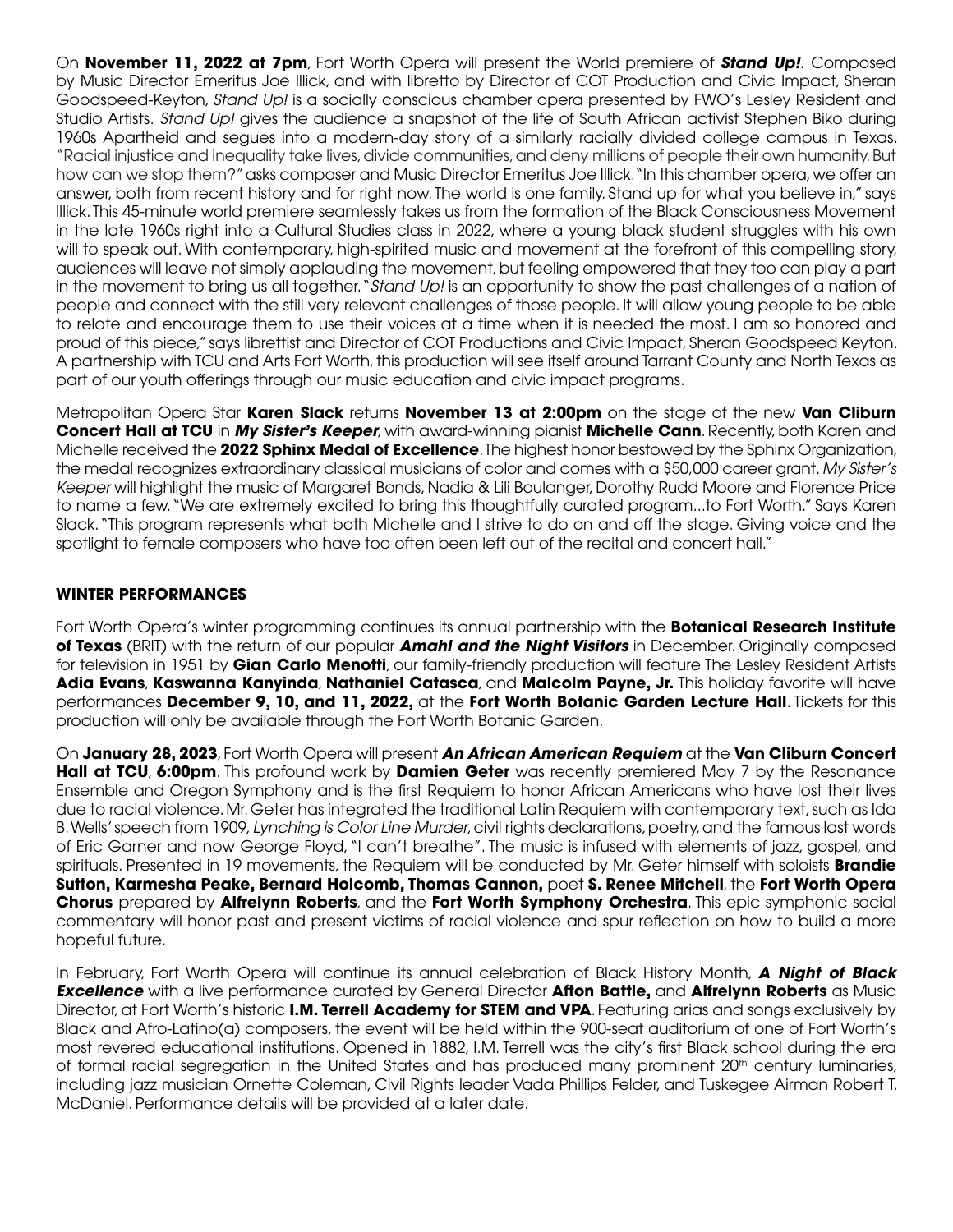#### **SPRING PERFORMANCES**

**April 13 and 15, 2023**, Fort Worth Opera will present a **symposium series** at the TCU Campus. Moderated by **Dr. Naomi André**, these conversations will address topics of Race and Equitable art-making centered around intentional casting, and making opera stages and companies more inclusive while still addressing the issues and problems of racial injustice. Esteemed speakers will include **Dr. Naomi André**, newly appointed David F. Frey Distinguished Professor of Music at the University of North Carolina at Chapel Hill; **Dr. Antonio C. Cuyler**, Associate Professor, Department of Theatre & Drama School of Music, Theatre & Dance University of Michigan; **Quodesia "Quo" Johnson**, TDO Education and Company Culture Manager; **Kristian Roberts**, TDO Director of Education; **Jennifer Bowman**, Director of Community and Learning at Houston Grand Opera; and **Marcia Sells**, Chief Diversity Officer at Metropolitan Opera. More details and ticket information will be provided as they become available.

Taking the discussion from this powerful symposium series, FWO will close its 76<sup>th</sup> main-stage season with the Verdi masterpiece, *AIDA*. First presented by FWO in 1958, and last seen in 1999, Giuseppe Verdi's grandest opera *AIDA*, performs **April 14, 2023 at 7:00 pm** and **April 16, 2023 at 2:00 pm** at the **Van Cliburn Concert Hall at TCU**, as a concert production with the **Fort Worth Symphony Orchestra**.

Making his debut with FWO as director is Broadway star **T. Oliver Reid**. Reid has spent the past 20 years working on Broadway shows which have amassed more than 20 Tony Awards. And to add his long list of theatrical achievements, on June 13, 2022, Reid has been announced to take over the role of Hermes in the critically acclaimed, TONY Award winning *Hadestown* on Broadway.

He has produced and directed concerts for Feinstein's 54 Below and continues to work in film and television (*Inventing Anna*, *GIRLS*, *Ray Donovan*, *The Blacklist*). He is on faculty at Rider University and is an adjunct professor at NYU-Tisch's Grad Acting Program and Columbia University School of the Arts' Grad Acting program. He sits on the Board of Visitors for the University of North Carolina School of the Arts and is co-founder of Black Theatre Coalition (www.blacktheatrecoalition.org).

Conductor, vocal coach, recitalist and educator with over 35 years' experience on the concert stage, **Elaine Rinaldi** will make her FWO debut as she conducts the Fort Worth Symphony Orchestra in this Verdian masterpiece. She is the founder and artistic director of Orchestra Miami, a professional symphonic ensemble based in Miami, Florida, where for the past 15 season she has programmed and conducted performances which critics have called "thrilling" and "absolutely exceptional". Of the many highlights of her work with Orchestra Miami, she was most recently recognized with the First Prize in **The American Prize Ernst Bacon Award for the Performance of American Music**, in the professional ensemble division, for her performance of Marvin David Levy's *Inquisition & Masada*. Of her work with Orchestra Miami, Lawrence Budmen of the *Miami Herald* wrote "Rinaldi clearly has a penchant for offering interesting thematic programming and promising soloists" and Daniel Fernandez of *El Nuevo Herald* wrote, "Rinaldi is a conductor who marries her professionalism with an exquisite sensitivity".

This larger-than-life concert production will feature Metropolitan Opera and Lyric Opera of Chicago star **Michelle Bradley** in the title performance that earned her great acclaim in Prague. Ms. Bradley has performed in Vienna, Frankfurt, Paris, and with San Francisco Opera. In 2017, George Grella of *New York Classical Review* wrote "Beyond the sheer beauty of her voice and her technical command, Bradley had clearly thought deeply about the music. The shape of her phrases distilled not only the character but the drama of the opera down to a musical essence."

Hailed as "an outstanding tenor" (*Opera News*) and "...startlingly-gifted" (*San Francisco Classical Voice*), the American operatic tenor **Ben Gulley** will sing the role of Radames. Mr. Gulley's career is burgeoning with lead and feature roles in opera, solo engagements, concert work, film work, nationwide touring, and prestigious appearances abroad.

Grammy Award winning American mezzo soprano **Tichina Vaughn**, who has established an important presence among the world's leading opera houses, concert halls and theaters will sing the role of Amneris. As an outstanding singing-actress versatile in opera, operetta, musical theater, and jazz, Vaughn continues to gather both popular and critical acclaim. In addition to her title as Kammersängerin, Ms. Vaughn has received many awards and honors during her distinguished career including the Metropolitan Opera National Council Award, the Richard Tucker Foundation Study Grant Award, the Opera Index Vocal Competition Award, Licia Albanese Puccini Foundation Award, and a Birgit Nilsson Foundation Award. Most recently she was presented the Consul General's Award for Cultural Diplomacy from the Consulate General in Milan.

Grammy and Emmy-Award winning baritone **Reginald Smith Jr.** will sing the role of the Amonasro. This season marks the baritone's debuts with the Lyric Opera of Chicago as Uncle Paul in Terrence Blanchard's *Fire Shut Up in My Bones*, with the San Diego Opera as Don Alfonso in *Così Fan Tutte* and with Charleston's Holy City Arts and Lyric Opera as Germont in *La Traviata*. "Reginald Smith, Jr., has one of the most exciting...sounds to come along in years. His voice is ample and thrillingly dramatic..." *Opera News.* Also in the cast is FWO's 2021 *A Night of Black Excellence*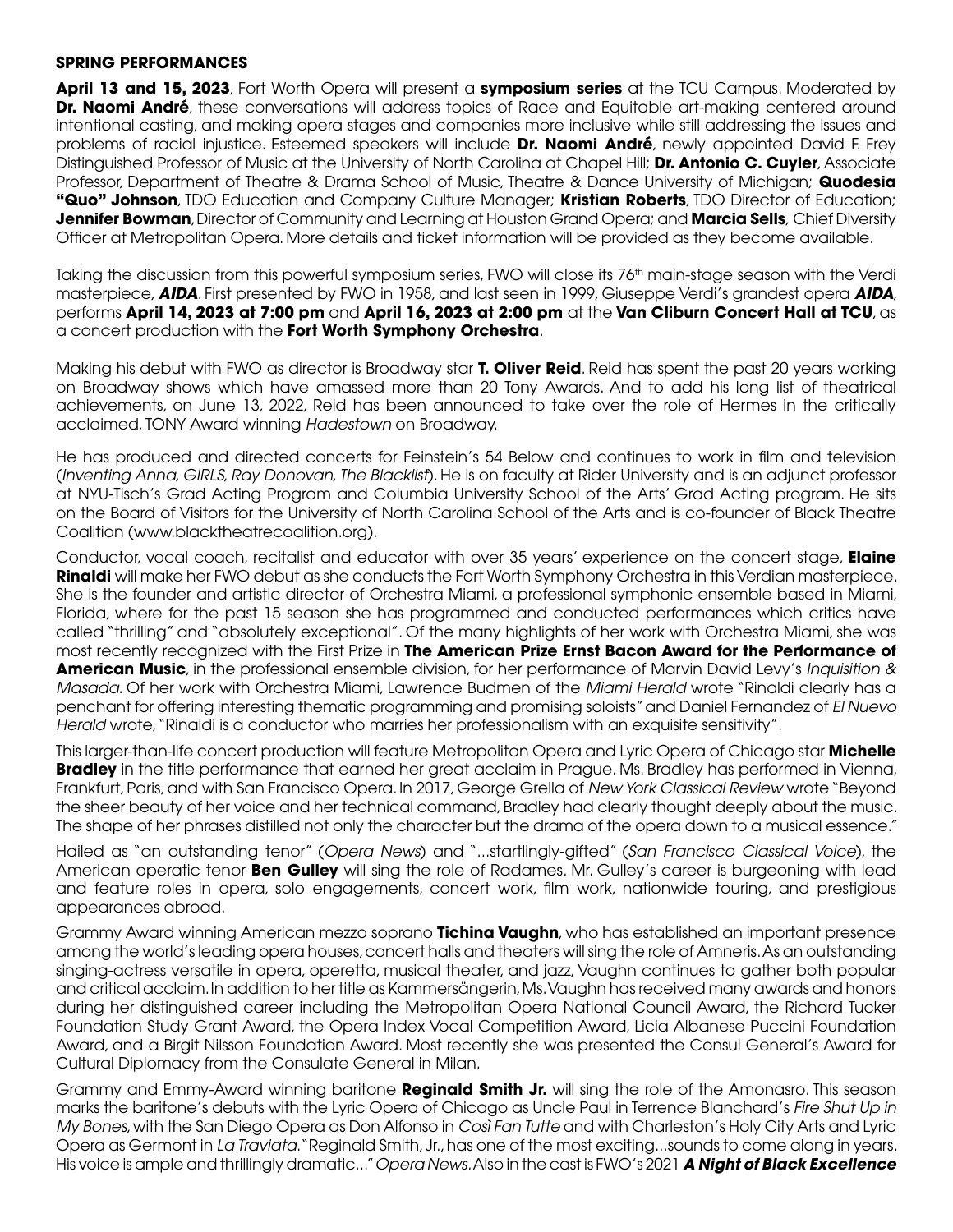soloist **Kevin Thompson.** Hailed for his "stentorian bass voice" he will join this stellar cast as The King of Egypt. Praised for his "commanding stage presence" and and "rich resonant voice" bass, **Kenneth Kellogg**, will make his FWO debut as Ramfis, the intolerable priest. Rounding out the cast are *Hattie Mae Lesley Resident Artists,*  soprano **Adia Evans** as the High Priestess and **Nathanial Catasca** as the Messenger.

This season, Fort Worth Opera is honored to receive another award from **Fund to Advance Racial Equity at North Texas Community Foundation** (NTCF). *An African American Requiem, A Night of Black Excellence*, and *Symposium Series - RACE. EQUITY. ARTS: Addressing Racial Equity in the Arts* are made possible by this generous grant. "FWO is honored to be recognized by NTCF as a cultural institution in Fort Worth doing the work to advance racial equity, says Battle. Music and the creation of art is the primary conduit by which we process emotions and communicate lived experiences. And there is no better way I can think of expressing the lived experiences of Black artists than through the creation of Black art and the conversation of its importance. And that is what we (FWO) will be doing this entire season, especially through our presentations of *An African American Requiem*, *A Night of Black Excellence*, and *Symposium Series - RACE. EQUITY. ARTS: Addressing Racial Equity in the Arts*."

North Texas Community Foundation drives meaningful change through charitable investment. "Grant funds will be used to support FWO's 2022-23 Racial Equity Impact Programming which is an outgrowth of FWO's DEIA principles, designed to break down barriers, foster open, productive dialogue, build understanding, and celebrate our shared humanity", says Battle. The Foundation helps donors meet the needs of our community by providing tax-efficient strategies to support the causes they care about most. At the core of everything we do is a network of generous individuals, families and businesses intent on shaping the future of North Texas for good, forever. The Foundation has \$519 million in assets and made grants totaling approximately \$30 million in 2021. Learn more at northtexascf.org

For the latest Fort Worth Opera news throughout the company's 2022-2023 season, visit www.fwopera.org.

### **2022-23 SEASON CASTING AND CALENDAR**

\*Fort Worth Opera Debut †Former or Current Lesley Resident Artist ^FWO Studio Artist

#### **FALL 2022 PERFORMANCES**

### *Noches de Latinidad: El Fuego Una de Mujer*

Friday, October 21, 2022 at 7:00pm & Sunday, October 23 at 4:00pm

#### *Noches de Zarzuela*

Saturday, October 22, 2022 at 7:00pm

Artes de la Rosa Cultural Center for the Arts at the Rose Marine Theater

1440 N Main St, Fort Worth, TX 76164

A live concert of arias, art songs, folk music, and Zarzuelas as part of FWO's fall *Noches de Ópera* community programming.

### **Artists**

Catalina Cuervo\*, soprano Adia Evans† , soprano Nathaniel Catasca† , tenor George & Jairelbhi Furlong, dancers Kaswanna Kanyinda† , mezzo-soprano Alvaro Bermudez, guitar Malcolm Payne, Jr.† , baritone Eduardo Rojas, pianist and musicians from the Rojas School of Music

### **Creative Team**

Curators - Catalina Cuervo, Eduardo Rojas Producing Director-Sheran Goodspeed Keyton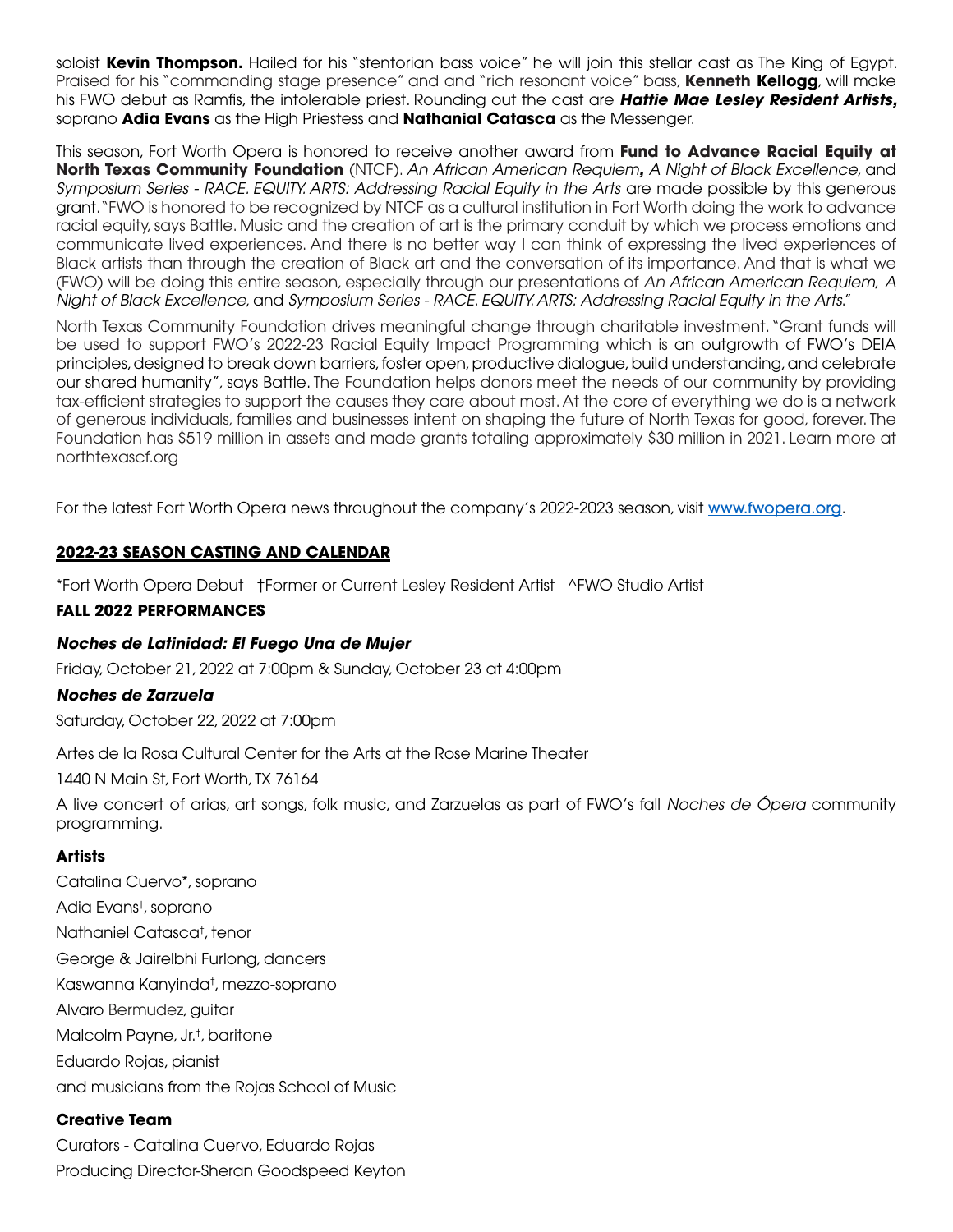# *Stand Up!\* World Premiere*

Friday, November 11, 2022 at 7pm Arts Fort Worth 1300 Gendy St, Fort Worth, Tx 76120 A chamber opera composed by Joe Illick, and libretto by Sheran Goodspeed-Keyton

# *Stand Up!* **Cast**

Adia Evans – Nontsikelelo "Ntsiki" Mashalaba/Clarissa Kaswanna Kanyinda – Bukelwa Biko/Mrs. Stafford Nathan Catasca – SAP Constable/Donald Woods/Big Mike Malcolm Payne, Jr. – Bantu Stephen Biko/Joseph

# *Stand Up!* **Creative Team**

Sheran Goodspeed Keyton – Librettist Joseph Illick - Composer Dr. Erica Simmons - Director David Ruffin - Set Designer Royal Palm - Costume Designer/Wig and Make-up Music Director-Dr. Charlene Lotz

# *My Sister's Keeper*

Sunday, November 13, 2022 at 2:00pm Van Cliburn Concert Hall at TCU 2900 W Lowden St, Fort Worth, TX 76109 A recital that spotlights the brilliance of female composers.

### **Artists**

Karen Slack, Soprano Michelle Cann\*, Pianist

# **WINTER 2021/2022 PERFORMANCES**

### *Amahl and the Night Visitors*

Music and Libretto by Gian Carlo Menotti December 9, 10, 11, 2022 Fort Worth Botanic Garden 3220 Botanic Garden Blvd, Fort Worth, TX 76107

### **Artists**

Mother - Adia Evans† , Kaswanna Kanyinda† King Kaspar - Nathaniel Catasca† King Melchior - Malcolm Payne, Jr. †

#### **Creative Team**

TBA

**TICKETS:** All tickets will be available through the Fort Worth Botanic Garden.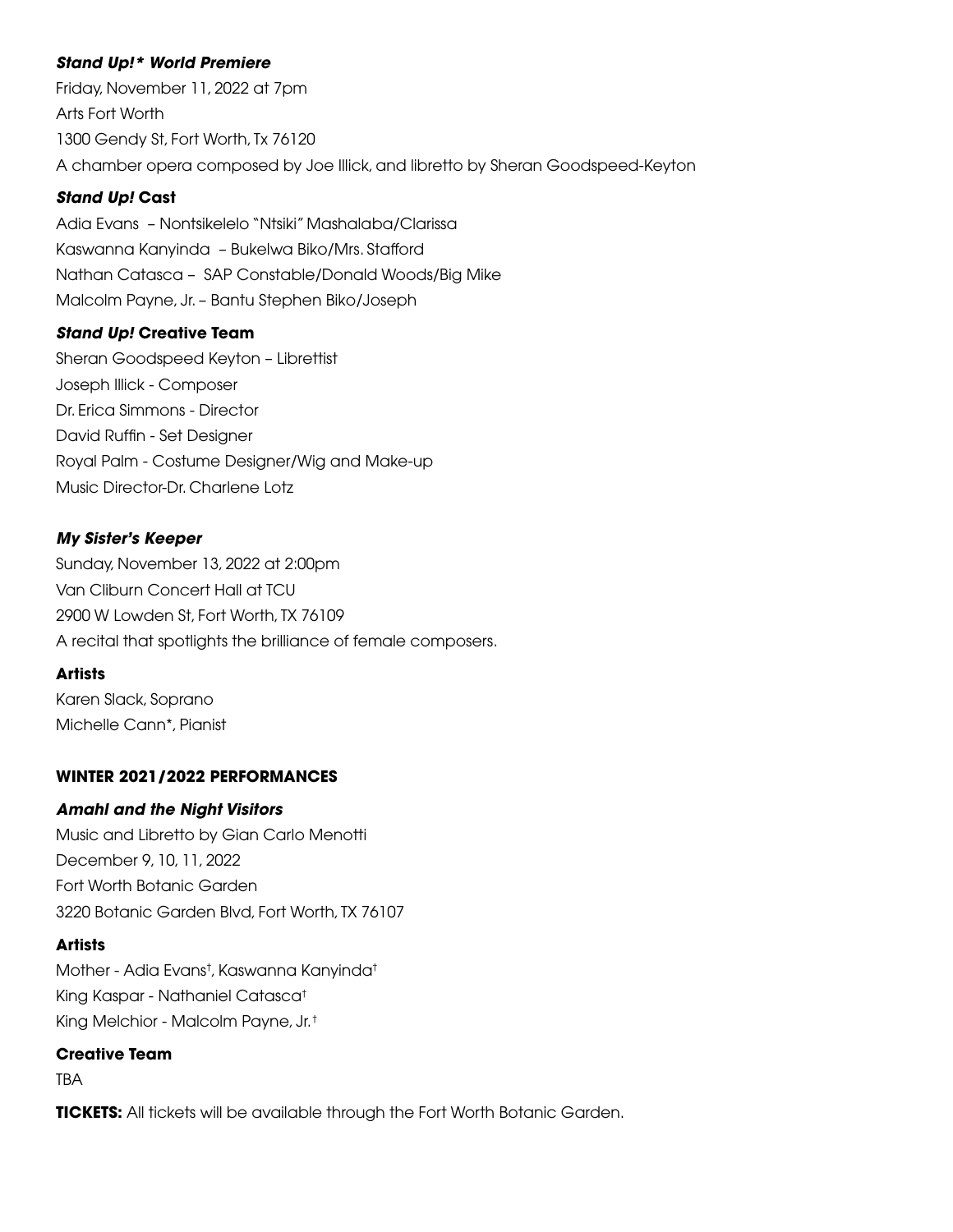## *An African American Requiem*

by Damien Geter

January 28, 2023 at 6:00pm

Van Cliburn Concert Hall at TCU

A contemporary Requiem with soloists, full chorus and the Fort Worth Symphony Orchestra to honor African Americans who have lost their lives due to racial violence.

# **Artists**

Damien Geter- Conductor\* Brandie Sutton- Soprano Karmesha Peake- Mezzo-Soprano\* Bernard Holcomb- Tenor\* Thomas Cannon- Baritone S. Renee Mitchell- Poet\* The Fort Worth Opera Chorus The Fort Worth Symphony Orchestra

# *A Night of Black Excellence*

February 2022 (specifics TBA) I.M. Terrell Academy for STEM and VPA Curated by FWO General Director Afton Battle, Music Director Alfrelynn Roberts

**Artists** TBA

### **SPRING 2022 PERFORMANCES**

# *Symposium Series – RACE. EQUITY. ARTS: Addressing Racial Equity in the Arts*

Presented by Fort Worth Opera, Hosted by TCU April 13, 15, 2023 (times TBA) TCU Campus

### **Featured Speakers**

Dr. Naomi André, David F. Frey Distinguished Professor of Music at the University of North Carolina at Chapel Hill Dr. Antonio C. Cuyler, Associate Professor, Department of Theatre & Drama School of Music, Theatre & Dance University of Michigan Quodesia "Quo" Johnson, TDO Education and Company Culture Manager Kristian Roberts, TDO Director of Education Jennifer Bowman, Director of Community and Learning at Houston Grand Opera Marcia Sells, Chief Diversity Officer at Metropolitan Opera

# *AIDA*

Music by Giuseppe Verdi; libretto by Antonio Ghislanzoni April 14, 2022 at 7:00 pm & April 16, 2022 at 2:00 pm Van Cliburn Concert Hall at TCU Featuring the Fort Worth Symphony Orchestra In Italian with supertitles in English and Spanish